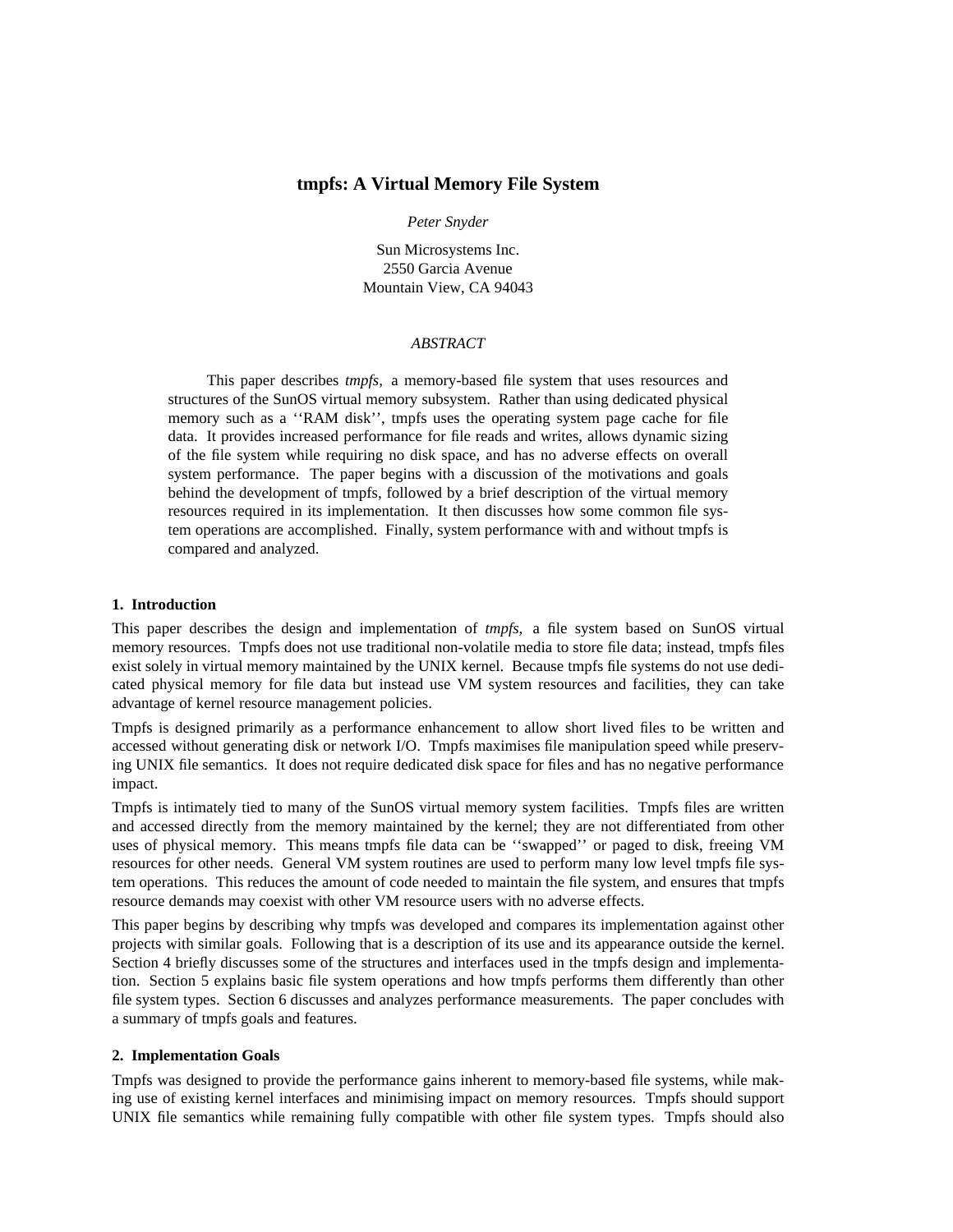provide additional file system space without using additional disk space or affecting other VM resource users.

File systems are comprised of two types of information; the data for files residing on a file system, and control and attribute information used to maintain the state of a file system. Some file system operations require that control information be updated synchronously so that the integrity of the file system is preserved. This causes performance degradation because of delays in waiting for the update's I/O request to complete.

Memory-based file systems overcome this and provide greater performance because file access only causes a memory-to-memory copy of data, no I/O requests for file control updates are generated. Physical memory-based file systems, usually called RAM disks, have existed for some time. RAM disks reserve a fairly large chunk of physical memory for exclusive use as a file system. These file systems are maintained in various ways; for example, a kernel process may fulfill I/O requests from a driver-level strategy routine that reads or writes data from private memory [McKusick1990].

RAM disks use memory inefficiently; file data exists twice in both RAM disk memory and kernel memory, and RAM disk memory that is not being used by the file system is wasted. RAM disk memory is maintained separately from kernel memory, so that multiple memory-to-memory copies are needed to update file system data.

Tmpfs uses memory much more efficiently. It provides the speed of a RAM disk because file data is likely to be in main memory, causing a single memory-to-memory copy on access, and because all file system attributes are stored once in physical memory, no additional I/O requests are needed to maintain the file system. Instead of allocating a fixed amount of memory for exclusive use as a file system, tmpfs file system size is dynamic depending on use, allowing the system to decide the optimal use of memory.

### **3. tmpfs usage**

Tmpfs file systems are created by invoking the mount command with ''tmp'' specified as the file system type. The resource argument to mount (e.g., raw device) is ignored because tmpfs always uses memory as the file system resource. There are currently no mount options for tmpfs. Most standard mount options are irrelevant to tmpfs; for example, a ''read only'' mount of tmpfs is useless because tmpfs file systems are always empty when first mounted. All file types are supported, including symbolic links and block and character special device files. UNIX file semantics are supported1. Multiple tmpfs file systems can be mounted on a single system, but they all share the same pool of resources.

Because the contents of a volatile memory-based file system are lost across a reboot or unmount, and because these files have relatively short lifetimes, they would be most appropriate under /tmp, (hence the name *tmpfs*). This means /usr/tmp is an inappropriate directory in which to mount a tmpfs file system because by convention its contents persist across reboots.

The amount of free space available to tmpfs depends on the amount of unallocated swap space in the system. The size of a tmpfs file system grows to accommodate the files written to it, but there are some inherent tradeoffs for heavy users of tmpfs. Tmpfs shares resources with the data and stack segments of executing programs. The execution of very large programs can be affected if tmpfs file systems are close to their maximum allowable size. Tmpfs is free to allocate all but 4MB of the system's swap space. This is enough to ensure most programs can execute, but it is possible that some programs could be prevented from executing if tmpfs file systems are close to full. Users who expect to run large programs and make extensive use of tmpfs should consider enlarging the swap space for the system.

### **4. Design**

SunOS virtual memory consists of all its available physical memory resources (e.g., RAM and file systems). Physical memory is treated as a cache of ''pages'' containing data accessed as memory ''objects''.

Named memory objects are referenced through UNIX file systems, the most common of which is a regular file. SunOS also maintains a pool of unnamed (or *anonymous,* defined in section 4.4) memory to facilitate

<sup>1</sup> except file and record locking, which will be supported in a future SunOS release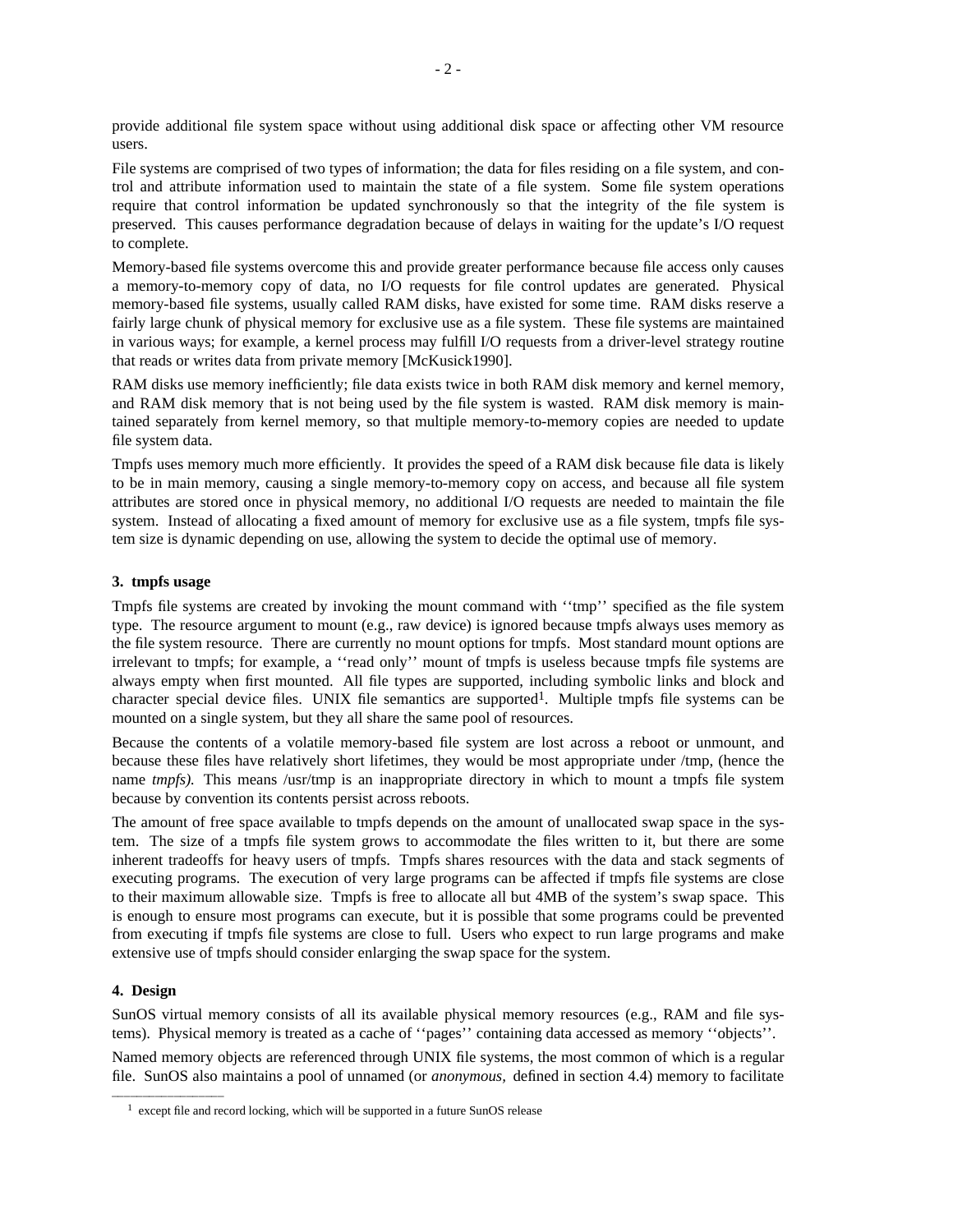cases where memory cannot be accessed through a file system. Anonymous memory is implemented using the processor's primary memory and *swap* space

Tmpfs uses anonymous memory in the page cache to store and maintain file data, and competes for pages along with other memory users. Because the system does not differentiate tmpfs file data from other page cache uses, tmpfs files can be written to swap space. Control information is maintained in physical memory allocated from kernel heap. Tmpfs file data is accessed through a level of indirection provided by the VM system, whereby the data's tmpfs file and offset are transformed to an offset into a page of anonymous memory.

Tmpfs itself never causes file pages to be written to disk. If a system is low on memory, anonymous pages can be written to a swap device if they are selected by the pageout daemon or are mapped into a process that is being swapped out. It is this mechanism that allows pages of a tmpfs file to be written to disk.

The following sections provide an overview of the design and implementation of tmpfs. For detailed information about the SunOS virtual memory design and implementation, please consult the references [Gingell1987] and [Moran1988] listed at the end of the paper.

To understand how tmpfs stores and retrieves file data, some of the structures used by the kernel to maintain virtual memory are described. The following is a brief description of some key VM and tmpfs structures and their use in this implementation.

### **4.1. tmpfs data structures**



# **Figure 1. tmpfs block diagram**

Figure 1 shows the basic structure and resources that tmpfs uses for files and their access. Their use in tmpfs is defined below.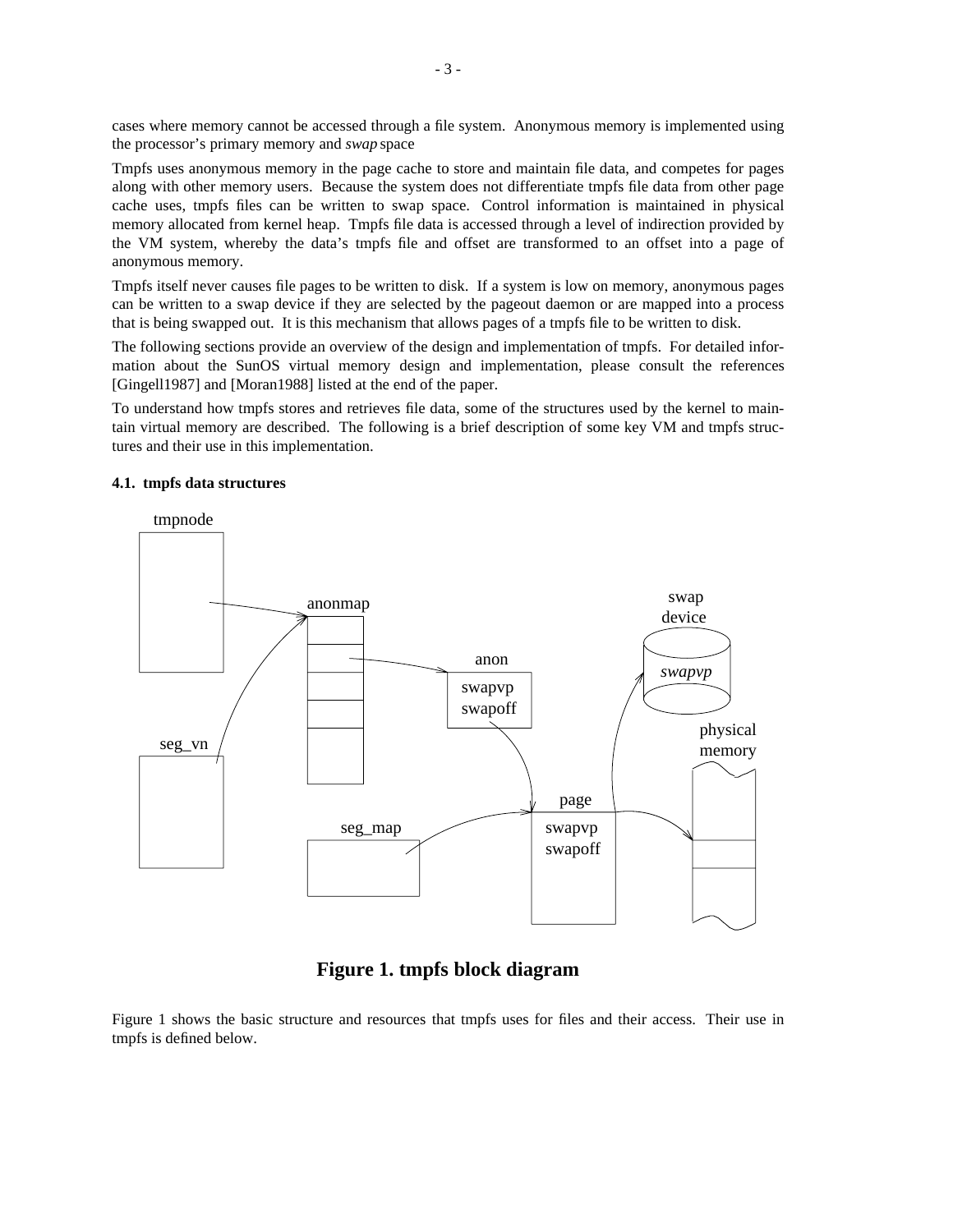### **4.2. vnodes**

A *vnode* is the fundamental structure used within the kernel to name file system memory objects. Vnodes provide a file system independent structure that gives access to the data comprising a file object. Each open file has an associated vnode. This vnode contains a pointer to a file system dependent structure for the private use of the underlying file system object. It is by this mechanism that operations on a file pass through to the underlying file system object [Kleiman1986].

### **4.3. page cache**

The VM system treats physical memory as a cache for file system objects. Physical memory is broken up into a number of *page frames,* each of which has a corresponding *page structure* . The kernel uses page structures to maintain the identity and status of each physical page frame in the system. Each page is identified by a vnode and offset pair that provides a handle for the physical page resident in memory and that also designates the part of the file system object the page frame caches.

#### **4.4. anonymous memory**

*anonymous* memory is term describing page structures whose name (i.e., vnode and offset pair) is not part of a file system object. Page structures associated with anonymous memory are identified by the vnode of a swap device and the offset into that device. It is not possible to allocate more anonymous memory than there is swap space in a system. The location of swap space for an anonymous page is determined when the anonymous memory is allocated. Anonymous memory is used for many purposes within the kernel, such as: the uninitialised data and stack segments of executing programs, System V shared memory, and pages created through copy on write faults [Moran1988].

An *anon structure* is used to name every anonymous page in the system. This structure introduces a level of indirection between anonymous pages and their position on a swap device.

An *anon* map structure contains an array of pointers to anon structures and is used to treat a collection of anonymous pages as a unit. Access to an anonymous page structure is achieved by obtaining the correct anon structure from an anon\_map. The anon structure contains the swap vnode and offset of the anonymous page.

### **4.5. tmpnode**

A *tmpnode* contains information intrinsic to tmpfs file access. It is similar in content and function to an inode in other UNIX file systems (e.g., BSD Fast file system). All file-specific information is included in this structure, including file type, attributes, and size. Contained within a tmpnode is a vnode. Every tmpnode references an anon\_map which allows the kernel to locate and access the file data. References to an offset within a tmpfs file are translated to the corresponding offset in an anon\_map and passed to routines dealing with anonymous memory. In this way, an anon\_map is used in similarly to the direct disk block array of an inode. tmpnodes are allocated out of kernel heap, as are all tmpfs control structures.

Directories in tmpfs are special instances of tmpnodes. A tmpfs directory structure consists of an array of filenames stored as character strings and their corresponding tmpnode pointers.

### **4.6. vnode segment (seg\_vn)**

SunOS treats individual mappings within a user address space in an object oriented manner, with public and private data and an operations vector to maintain the mapping. These objects are called ''segments'' and the routines in the ''ops'' vector are collectively termed the ''segment driver''.

The *seg\_vn* structure and segment driver define a region of user address space that is mapped to a regular file. The seg\_vn structure describes the range of a file being mapped, the type of mapping (e.g., shared or private), and its protections and access information. User mappings to regular files are established through the *mmap* system call.

The seg\_vn data structure references an *anon\_map* similarly in structure and use to tmpfs. When a mapping to a tmpfs file is first established, the seg\_vn structure is initialised to point to the anon\_map associated with the tmpfs file. This ensures that any change to the tmpfs file (e.g., truncation) is reflected in all seg\_vn mappings to that file.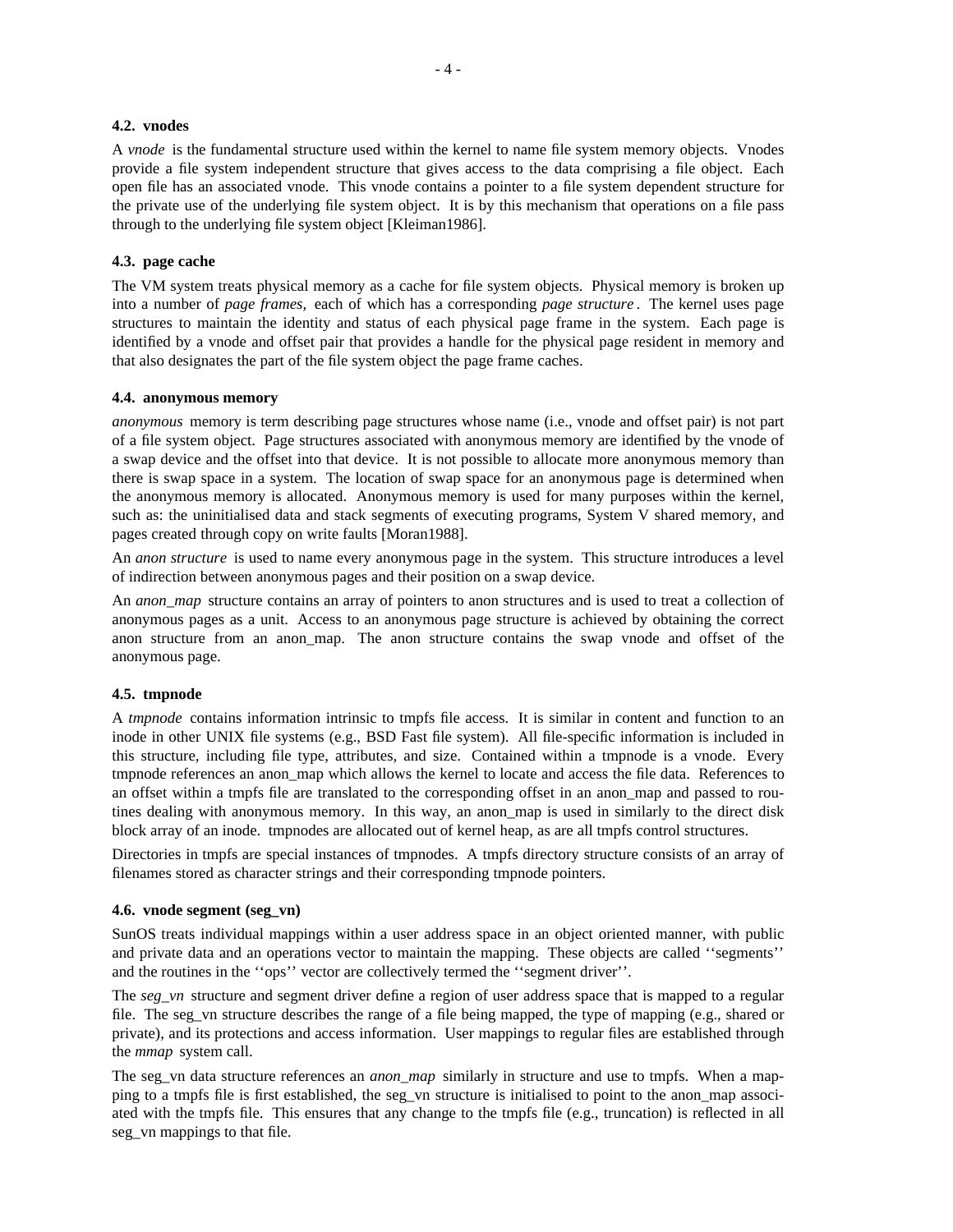## **4.7. kernel mapping (seg\_map)**

The basic algorithm for SunOS read and write routines is for the system to first establish a mapping in kernel virtual address space to a vnode and offset, then copy the data from or to the kernel address as appropriate (i.e., for read or write, respectively). Kernel access to non-memory resident file data causes a page fault, which the seg\_map driver handles by calling the appropriate file system routines to read in the data.

The kernel accesses file data much the same way a user process does when using file mappings. Users are presented with a consistent view of a file whether they are mapping the file directly or accessing it through read or write system calls.

The seg\_map segment driver provides a structure for maintaining vnode and offset mappings of files and a way to resolve kernel page faults when this data is accessed. The seg\_map driver maintains a cache of these mappings so that recently-accessed offsets within a file remain in memory, decreasing the amount of page fault activity.

### **5. Implementation**

All file operations pass through the vnode layer, which in turn calls the appropriate tmpfs routine. In general, all operations that manipulate file control information (e.g., truncate, setattr, etc.) are handled directly by tmpfs. Tmpfs uses system virtual memory routines to read and write file data. Page faults are handled by anonymous memory code which reads in the data from a swap device if it is not memory resident.

Algorithms for some basic file system operations are outlined below.

# **5.1. mount**

Tmpfs file systems are mounted in much the same manner as any other file system. As with other file systems, a vfs structure is allocated, initialised and added to the kernel's list of mounted file systems. A tmpfs-specific mount routine is then called, which allocates and initialises a tmpfs mount structure, and then allocates the root directory for the file system. A tmpfs mount point is the root of the entire tmpfs directory tree, which is always memory resident.

# **5.2. read/write**

The offset and vnode for a particular tmpfs file are passed to tmpfs through the vnode layer from the read or write system call. The tmpfs read or write routine is called, which locates the anon structure for the specified offset. If a write operation is extending the file, or if a read tries to access an anon structure that does not yet exist (i.e., a hole exists in the file), an anon structure is allocated and initialised. If it is a write request, the anon\_map is grown if it is not already large enough to cover the additional size. The true location of the tmpfs file page (i.e., the vnode and offset on the swap device) is found from the anon structure. A kernel mapping (using a seg\_map structure) is made to the swap vnode and offset. The kernel then copies the data between the kernel and user address space. Because the kernel mapping has the vnode and offset of the swap device, if the file page needs to be faulted in from the swap device, the appropriate file system operations for that device will be executed.

# **5.3. Mapped files**

Mappings to tmpfs files are handled in much the same way as in other file systems. A seg\_vn structure is allocated to cover the specified vnode and offset range. However, tmpfs mappings are accessed differently than with other file systems.

With many file systems, a seg\_vn structure contains the vnode and offset range corresponding to the file being mapped. With tmpfs, the segment is initialised with a null vnode. Some seg\_vn segment driver routines assume that pages should be initialised to the vnode contained in the seg\_vn structure, unless the vnode is null. If the vnode is set to be that of the tmpfs file, routines expecting to write the page out to a swap device (e.g., pageout daemon), would write the page to the tmpfs file with no effect. Instead, routines initialise pages with the swap vnode of the swap device.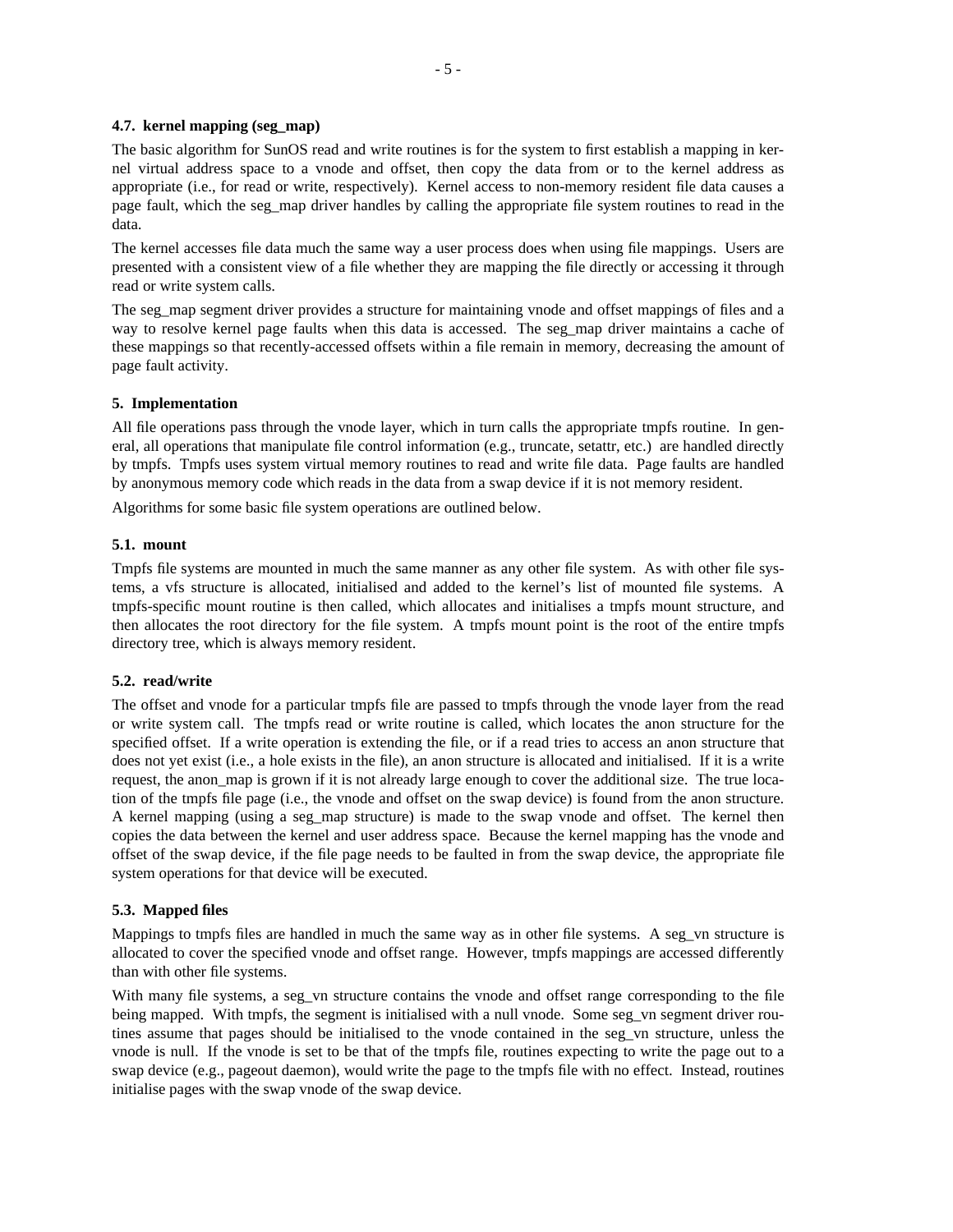Shared mappings to tmpfs files simply share the anon\_map with the files tmpnode. Private mappings allocate a new anon\_map and copy the pointers to the anon structures, so that copy-on-write operations can be performed.

### **6. Performance**

All performance measurements were conducted a SPARCStation 1 configured with 16MB physical memory and 32MB of local (ufs) swap.

# **6.1. File system operations**

Table 1 refers to results from a Sun internal test suite developed to verify basic operations of ''NFS'' file system implementations. Nine tests were used:

| create      | Create a directory tree 5 levels deep.                                 |
|-------------|------------------------------------------------------------------------|
| remove      | Removes the directory tree from create.                                |
| lookup      | stat a directory 250 times                                             |
| setattr     | chmod and stat 10 files 50 times each                                  |
| read/write  | write and close a 1MB file 10 times, then read the same file 10 times. |
| readdir     | read 200 files in a directory 200 times.                               |
| link/rename | rename, link and unlink 10 files 200 times.                            |
| symlink     | create and read 400 symlinks on 10 files.                              |
| statfs      | stat the tmpfs mount point 1500 times.                                 |

| Test type   | nfs    | ufs   | tmpfs |
|-------------|--------|-------|-------|
|             | (sec)  | (sec) | (sec) |
| create      | 24.15  | 16.44 | 0.14  |
| remove      | 20.23  | 6.94  | 0.80  |
| lookups     | 0.45   | 0.22  | 0.22  |
| setattr     | 19.23  | 22.31 | 0.48  |
| write       | 135.22 | 25.26 | 2.71  |
| read        | 1.88   | 1.76  | 1.78  |
| readdirs    | 10.20  | 5.45  | 1.85  |
| link/rename | 14.98  | 13.48 | 0.23  |
| symlink     | 19.84  | 19.93 | 0.24  |
| statfs      | 3.96   | 0.27  | 0.26  |

### **Table 1: nfs test suite**

The create, remove, setattr, write, readdirs, link and symlink benchmarks all show an order of magnitude performance increase under tmpfs. This is because for tmpfs, these file system operations are performed completely within memory, but with ufs and nfs, some system I/O is required. The other operations (lookup, read, and statfs) do not show the same performance improvements largely because they take advantage of various caches maintained in the kernel.

### **6.2. File create and deletes**

While the previous benchmark measured the component parts of file access, this benchmark measures overall access times. This benchmark was first used to compare file create and deletion times for various operating systems [Ousterhout1990].

The benchmark opens a file, writes a specified amount of data to it, and closes the file. It then reopens the file, rereads the data, closes, and deletes the file. The numbers are the average of 100 runs.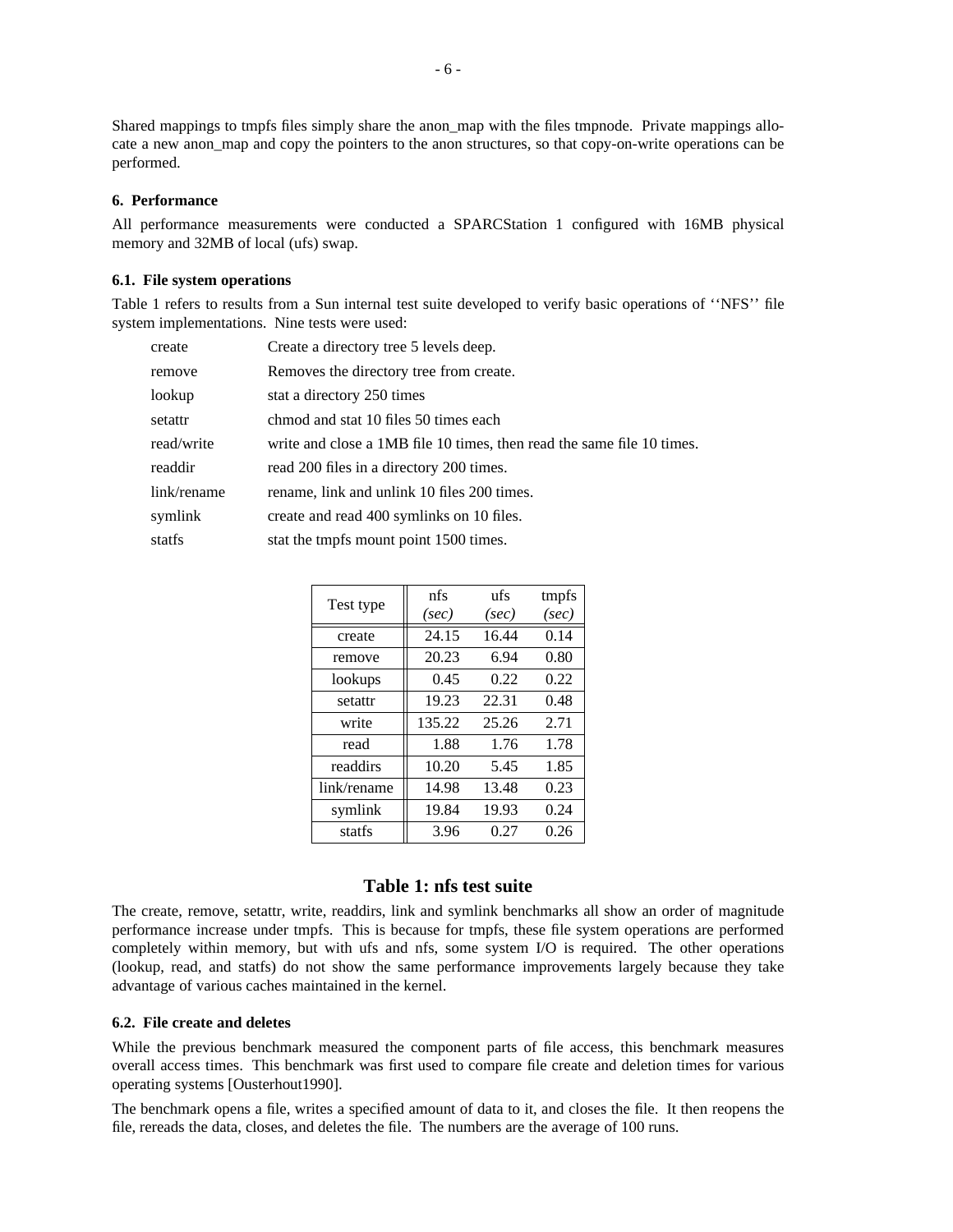| File size   | nfs      | ufs     | tmpfs  |
|-------------|----------|---------|--------|
| (kilobytes) | (ms)     | (ms)    | (ms)   |
|             | 82.63    | 72.34   | 1.61   |
| 10          | 236.29   | 130.50  | 7.25   |
| 100         | 992.45   | 405.45  | 46.30  |
| 1024 (1MB)  | 15600.86 | 2622.76 | 446.10 |

# **Table 2: File creates and deletes**

File access under tmpfs show great performance gains over other file systems. As the file size grows, the difference in performance between file system types decreases. This is because as the file size increases, all of the file system read and write operations take greater advantage of the kernel page cache.

# **6.3. kernel compiles**

Table 3 presents compilation measurements for various types of files with ''/tmp'' mounted from the listed file system types. The ''large file'' consisted of approximately 2400 lines of code. The ''benchmark'' compiled was the NFS test suite from the section above. The kernel was a complete kernel build from scratch.

| Compile type | nfs       | ufs        | tmpfs      |
|--------------|-----------|------------|------------|
| large file   | 50.46     | 40 22      | 32.82      |
| benchmark    | 50.72     | 47.98      | 38.52      |
| kernel       | 39min49.9 | 32min27.45 | 27min.8.11 |

# **Table 3: Typical compile times (in seconds)**

Even though tmpfs is always faster than either ufs or nfs, the differences are not as great as with the previous benchmarks. This is because the compiler performance is affected more by the speed of the CPU and compiler rather than I/O rates to the file system. Also, there can be much system paging activity during compiles, causing tmpfs pages to be written to swap and decreasing the performance gains.

#### **6.4. Performance discussion**

Tmpfs performance varies depending on usage and machine configurations. A system with ample physical memory but slow disk or on a busy network, notices improvements from using tmpfs much more than a machine with minimal physical memory and a fast local disk. Applications that create and access files that fit within the available memory of a system have much faster performance than applications that create large files causing a demand for memory. When memory is in high demand, the system writes pages out and frees them for other uses. Pages associated with tmpfs files are just as likely to be written out to backing store as other file pages, minimising tmpfs performance gains.

Tmpfs essentially caches in memory those writes normally scheduled for a disk or network file system. Tmpfs provides the greatest performance gains for tasks that generate the greatest number of file control updates. Tmpfs never writes out control information for files, so directory and file manipulation is always a performance gain.

### **7. Summary**

The tmpfs implementation meets its design goals. Tmpfs shows the performance gains associated with memory-based file systems but also provides significant advantages over RAM disk style file systems. Tmpfs uses memory efficiently because it is not a fixed size, and memory not used by tmpfs is available for other uses. It is tightly integrated with the virtual memory system and so takes advantage of system page cache and the kernel's resource management policies. Tmpfs uses many of the kernel's interfaces and